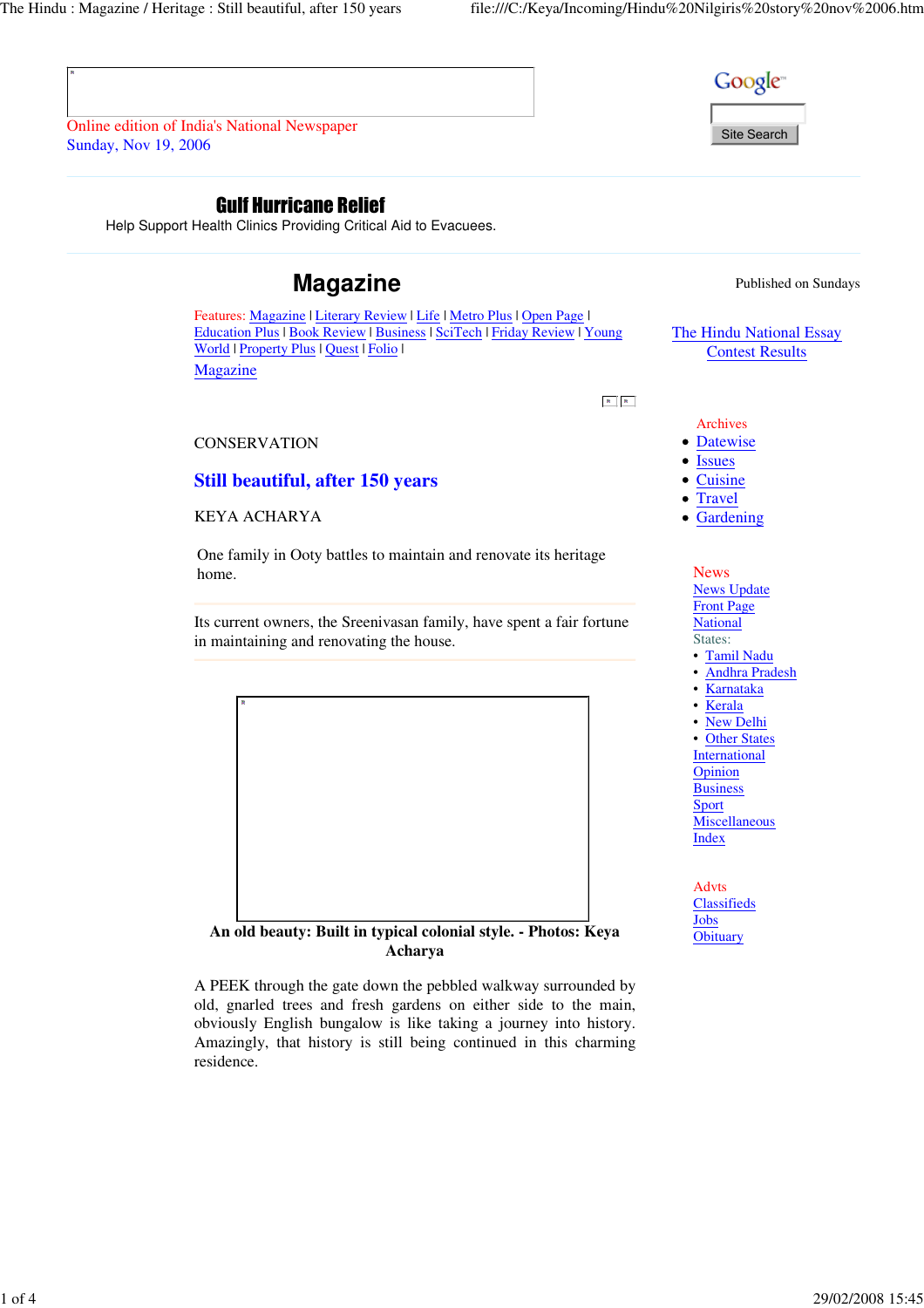

Sir C.P. Ramaswamy Iyer, the last Dewan of Travancore, bought "Sunningdale" in Ooty in the early 1900s as `frontage' for his house a few yards below. Ramaswamy Iyer's house, now running as the CPR Foundation and for which Sunningdale was bought, had his name on its records in 1837. I still have childhood memories of playing by that streamside," says Geetha Srinivasan, Ramaswamy Iyer's granddaughter, who inherited the house from her father, CPR's son C.R.V. Subban.

### Used by washermen

That "streamside" is the Kodapaman channel, which 150-odd years ago was used by the washermen of the Raj to keep its officers looking clean and smart. Sunningdale was thus called "Dobie Hall" (for *dhobi* or launderer) around 1905.

Geetha, who is not new to historical buildings as the Convenor of INTACH-Nilgiris Chapter, came to Sunningdale with her husband, former Atomic Energy Commission chairman, M.R. Sreenivasan, when he retired. This beautiful cottage was around back in 1858 when General Cleveland, a man of means with over five properties and commanding the military services there, bought it possibly from a forest officer. By 1905, the place's name had changed to Dobie Hall.

The house is in typical colonial style with a front, glass-covered "morning room", complete with hat-stand and reading-rack, still graceful 150 years later with rows of the beautiful African violets at the windows. There is a pantry adjoining the dining room with its kitchen yards away from the main house, a feature that no doubt caused the cooks of those days much fluster in serving their "masters" hot food.

Before the advent of that convenience, the microwave oven, tea garden *memsaabs* (or *memsahibs*) living in similar houses would ensure a live-coal *chula* or iron stove to re-heat food brought from the kitchen before being served at the table. There are plenty of "tea-stories" on how good soup from the kitchen turned to kitchen slop at the dinner table during the rains!

At Ooty, though, *memsaabs* were few; most were away with their school-going children in England or unable to weather the climate and the frequent transfers of their military husbands.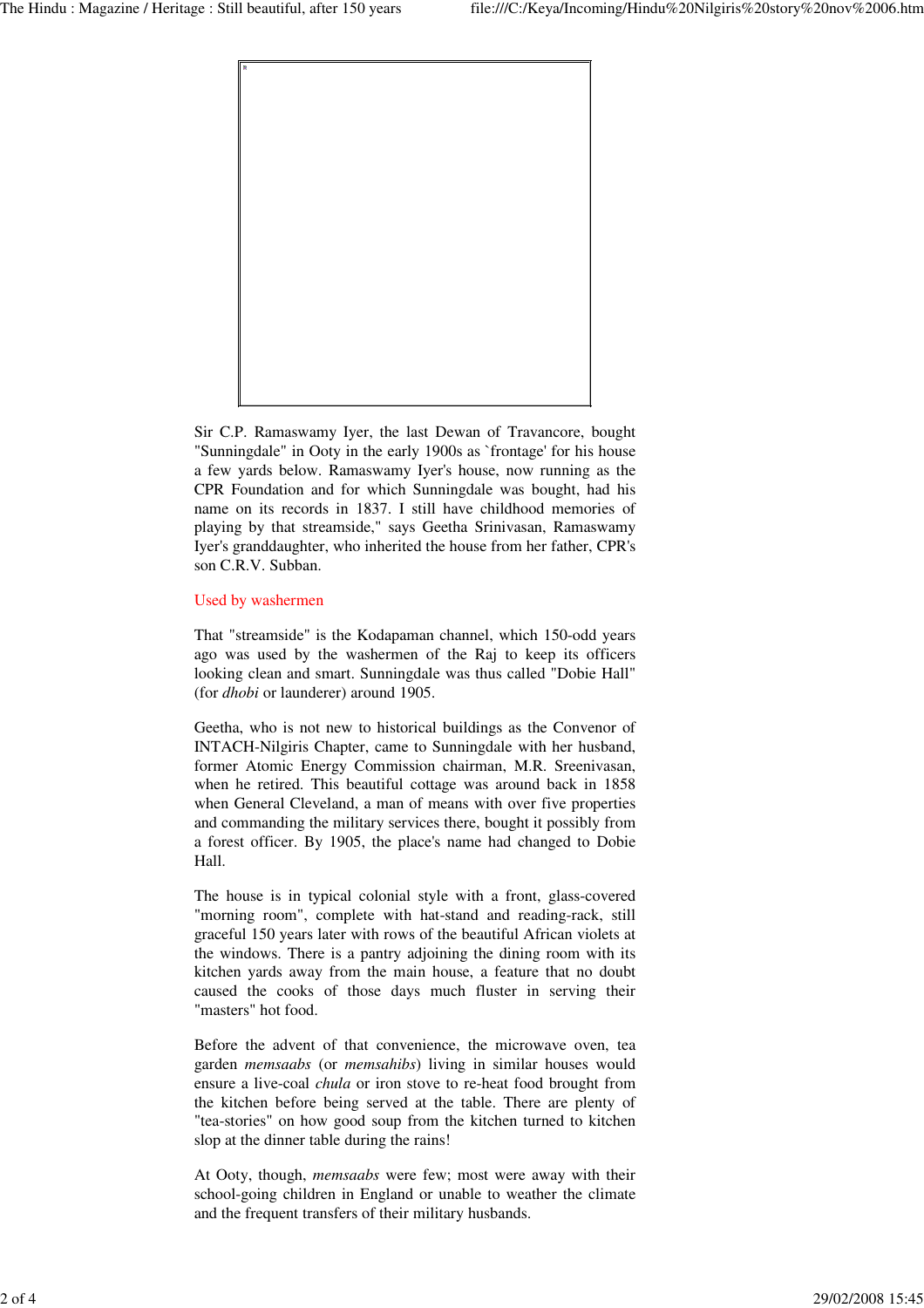The military husbands, on the other hand, kept local women as mistresses who did not reside in these houses. It is quite possible that Sunningdale had no mistress of the house in mind when built. For a house with numerous rooms for daily living, it earlier had only two bedrooms.

Its current owners, the Sreenivasan family, have spent a fair fortune in maintaining and renovating the house. Its walls were made basically from lime-mortar, which is a mixture of limestone, cow dung, topped with eggs for binding and stamped by foot to be finally shaped by hand into bricks. "When these houses were first built, the climate was very different with grassy downs as the main ecological feature," says Dr. Sreenivasan. "The moisture from the heavy rains would then be absorbed by this limestone wall."

But monoculture plantation of the water-intensive eucalyptus together with massive deforestation has changed Ooty's microclimate to a dryness that is now cracking these walls. Furthermore, intensive and water-intensive agriculture has lowered groundwater tables, making the house tilt towards the Kodapaman canal as its clayey soils lean towards moisture from the canal. The Sreenivasans have been propping up Sunningdale through trial-and-error. They tried lintel and steel beams to keep the house upright, but new cracks would appear at the edge because of the heavy weight.

They now have reinforced concrete pole buttresses on the exterior of the house to prevent it inclining, spending Rs. 20,00,000 in 14 years towards Sunningdale's maintenance.

The couple have tried, and failed, to get the expenses of house repair as a waiver in their income tax through a clause that allows a certain percentage waiver to normal house-owners. "Surely the government can give heritage house-owners some incentive or tax break to help preserve these houses?" asks Geetha. "There is not even an insurance system from which we could claim this genuine expense," she adds.

Considering that the charm of Ooty for the State's tourism lies in its heritage, there is nothing, not even a legislation requiring permission from the government, to demolish these old beauties. That the conservation of Ooty's heritage needs a policy is not something the government has thought of.

### Heritage zone

Geetha appeals to the government to declare the St. Stephen's Church, the oldest in the Nilgiris, and the adjoining Collectorate buildings as a Heritage Zone.

INTACH had previously successfully prevented the District Court, inside the Collectorate compound, from being demolished. But without government legal backing, how much can INTACH do?

Meanwhile Geetha says her daughter, Sharada now at Bangalore, has agreed to live in the house after them. "She says to make sure I leave enough money to be able to prop Sunningdale up for another generation!"

Printer friendly page Send this article to Friends by E-Mail